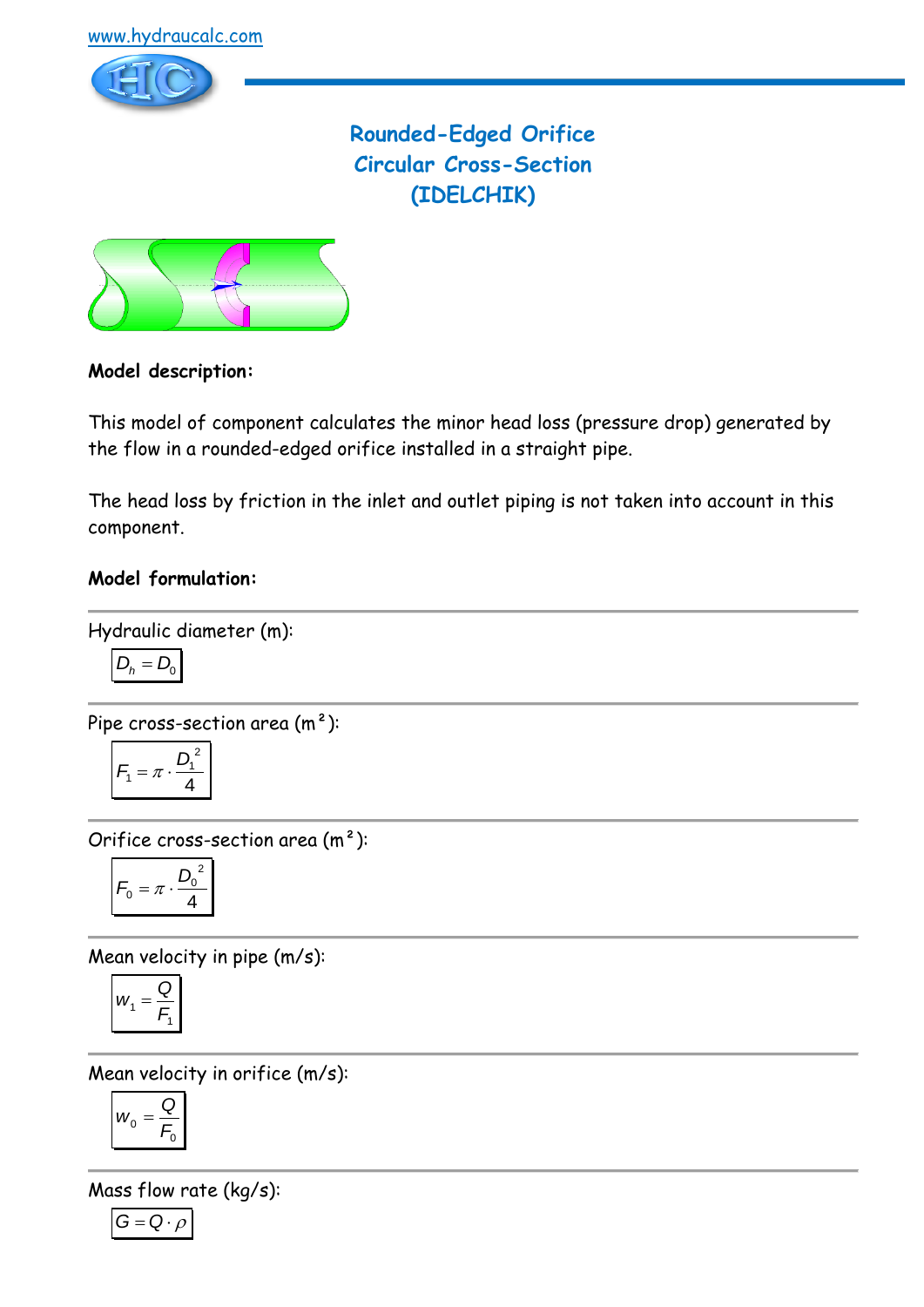Reynolds number in pipe:

$$
Re_1 = \frac{W_1 \cdot D_1}{V}
$$

Reynolds number in orifice:

$$
\mathsf{Re}_0 = \frac{w_0 \cdot D_0}{v}
$$

Local resistance coefficient:

 $\blacksquare$  Re<sub>0</sub>  $\geq 10^5$ 



 with : Coefficient of effect of the round:

 $-7.7$ ' $\zeta$ <sup>'</sup> = 0.03 + 0.47 · 10<sup>-7.7</sup> $\frac{R}{D_h}$ *r*  $\overline{D_h}$ ([1] diagram 4-17)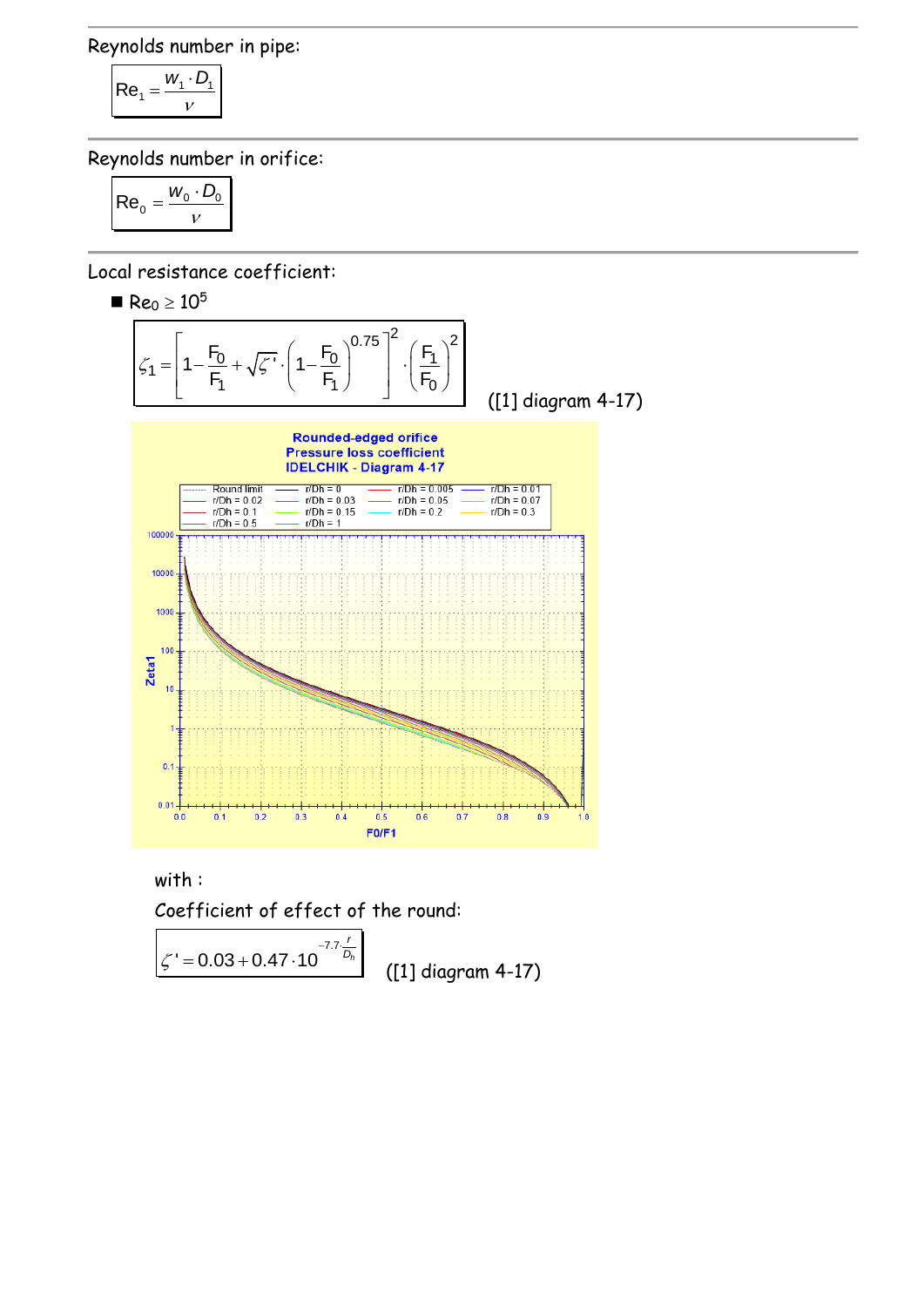



Quadratic local resistance coefficient:  
\n
$$
\zeta_{1quad} = \left[1 - \frac{F_0}{F_1} + \sqrt{\zeta'} \cdot \left(1 - \frac{F_0}{F_1}\right)^{0.75}\right]^2 \cdot \left(\frac{F_1}{F_0}\right)^2
$$
\n(1)

([1] diagram 4-17)

 Velocity factor:  $\begin{bmatrix} 6 & F_0 \end{bmatrix}$  $f(Re_0, \frac{F_0}{F_0})$  $0, \frac{\sqrt{0}}{2}$  $= f\left[\text{Re}_0, \frac{r_0}{F_1}\right]$  $\zeta_{\varphi} = f \left( \text{Re}_0, \frac{\tau}{F} \right)$  ([1] diagram 4-19) 1 **Orifice Velocity factor IDELCHIK - Diagram 4-19**  $\frac{FO/F1 = 0.1}{FO/F1 = 0.5}$ <br>F0/F1 = 0.9  $\frac{\text{FO/F1} = 0.2}{\text{FO/F1} = 0.6}$ <br>F0/F1 = 0.95  $-$  F0/F1 = 0.3<br>- F0/F1 = 0.7  $\frac{FO/F1 = 0}{FO/F1 = 0.4}$  $2.0$  $\overline{...}$ <del>. . . . .</del>  $1.5$ Zeta Phi  $1.0$  $0.5$  $0.0$  $10<sup>3</sup>$  $10<sup>4</sup>$  $10^5$  $10<sup>7</sup>$  $10<sup>7</sup>$  $10<sup>6</sup>$ Re0

Contraction factor: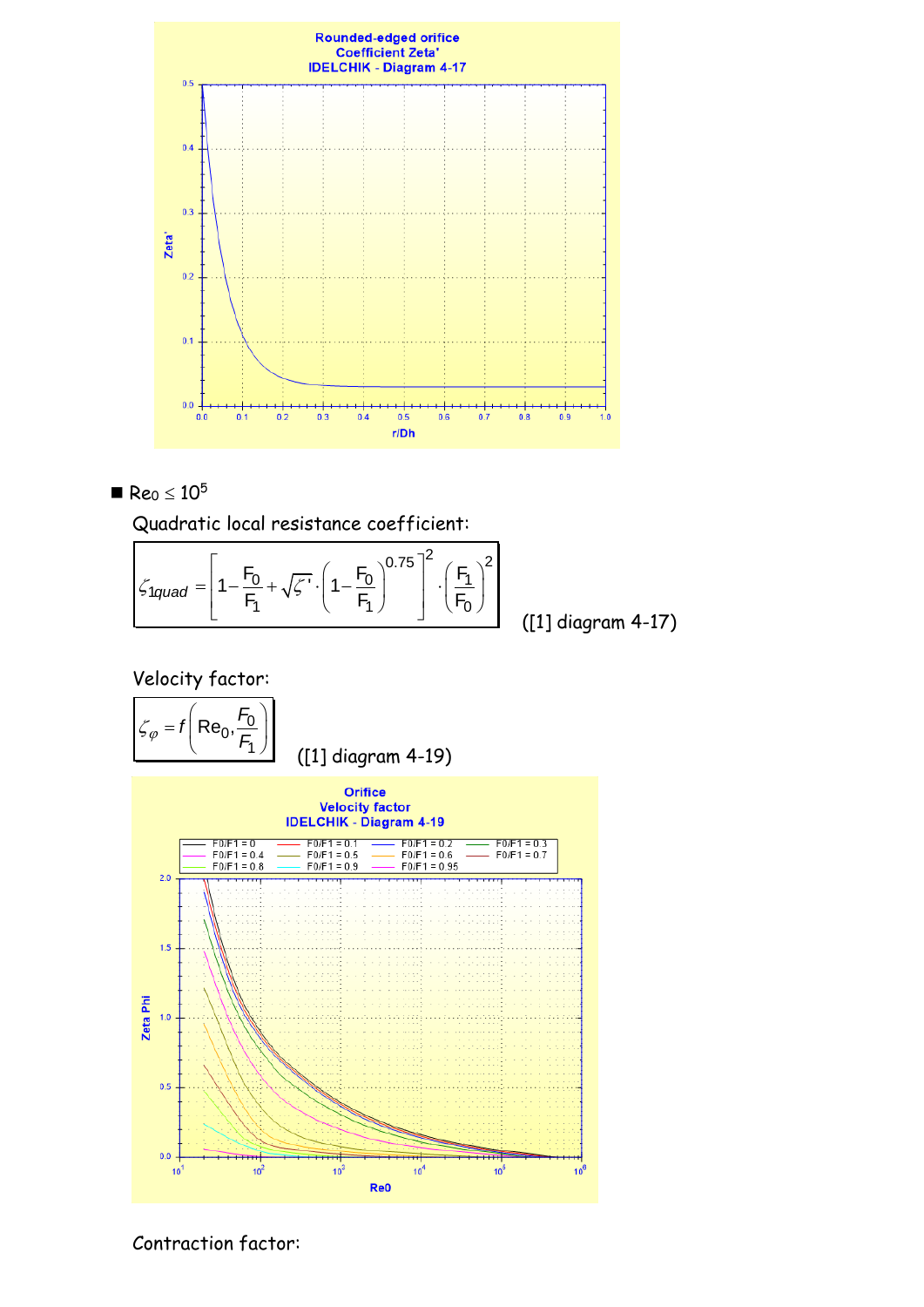

Local resistance coefficient:

 $\bullet$  30  $<$  Re<sub>0</sub>  $< 10^5$ 

$$
\boxed{\zeta_1 = \zeta_\varphi \cdot \left(\frac{F_1}{F_0}\right)^2 + \overline{\varepsilon}_{0\text{Re}} \cdot \zeta_{1\text{quad}}}
$$
 (11) diagram 4-19)

•  $10 < Re_0 \leq 30$ 

$$
\zeta_1 = \frac{33}{\text{Re}_0} \cdot \left(\frac{F_1}{F_0}\right)^2 + \overline{\varepsilon}_{0\text{Re}} \cdot \zeta_{1quad}
$$

([1] diagram 4-19)

•  $Re_0 \le 10$ 

$$
\zeta_1 = \frac{33}{\text{Re}_0} \cdot \left(\frac{F_1}{F_0}\right)^2
$$
 (11) diagram 4-19)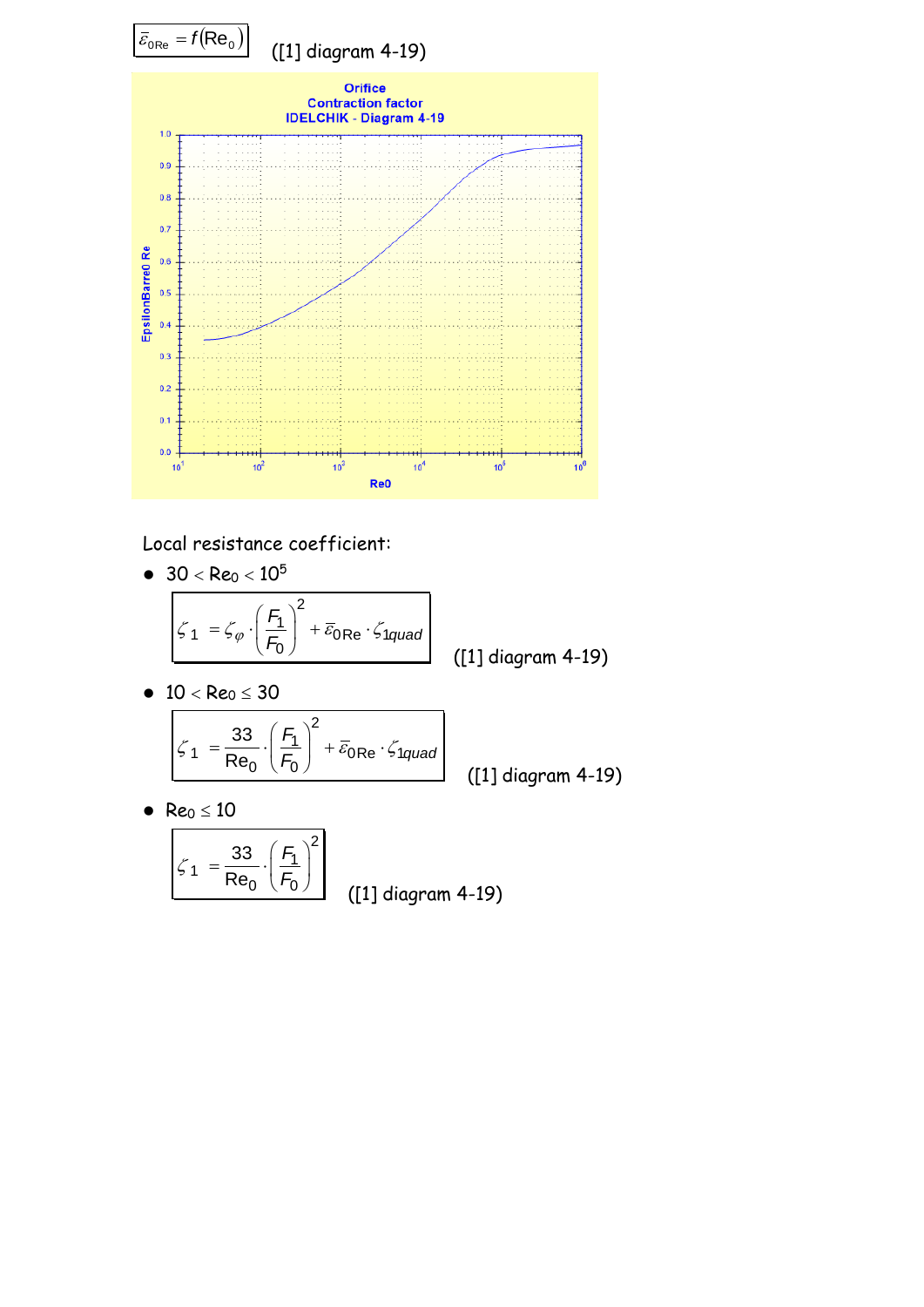

$$
r/Dh = 0.1
$$

Pressure loss coefficient (based on the mean pipe velocity):

$$
\zeta = \zeta_1
$$

Total pressure loss (Pa):

$$
\Delta P = \zeta \cdot \frac{\rho \cdot w_1^2}{2}
$$

Total head loss of fluid (m):

$$
\Delta H = \zeta \cdot \frac{w_1^2}{2 \cdot g}
$$

Hydraulic power loss (W):

 $Wh = \Delta P \cdot Q$ 

# **Symbols, Definitions, SI Units:**

- D<sup>h</sup> Hydraulic diameter (m)
- D<sub>1</sub> Pipe internal diameter (m)
- D<sup>0</sup> Orifice diameter (m)
- $F_1$  Pipe cross-sectional area  $(m^2)$
- $F_0$  Orifice cross-sectional area  $(m<sup>2</sup>)$
- $Q$  Volume flow rate  $(m^3/s)$
- G Mass flow rate (kg/s)
- $w_1$  Mean velocity in pipe  $(m/s)$
- $w_0$  Mean velocity in orifice  $(m/s)$
- r Radius of the round (m)
- Re<sup>1</sup> Reynolds number in pipe ()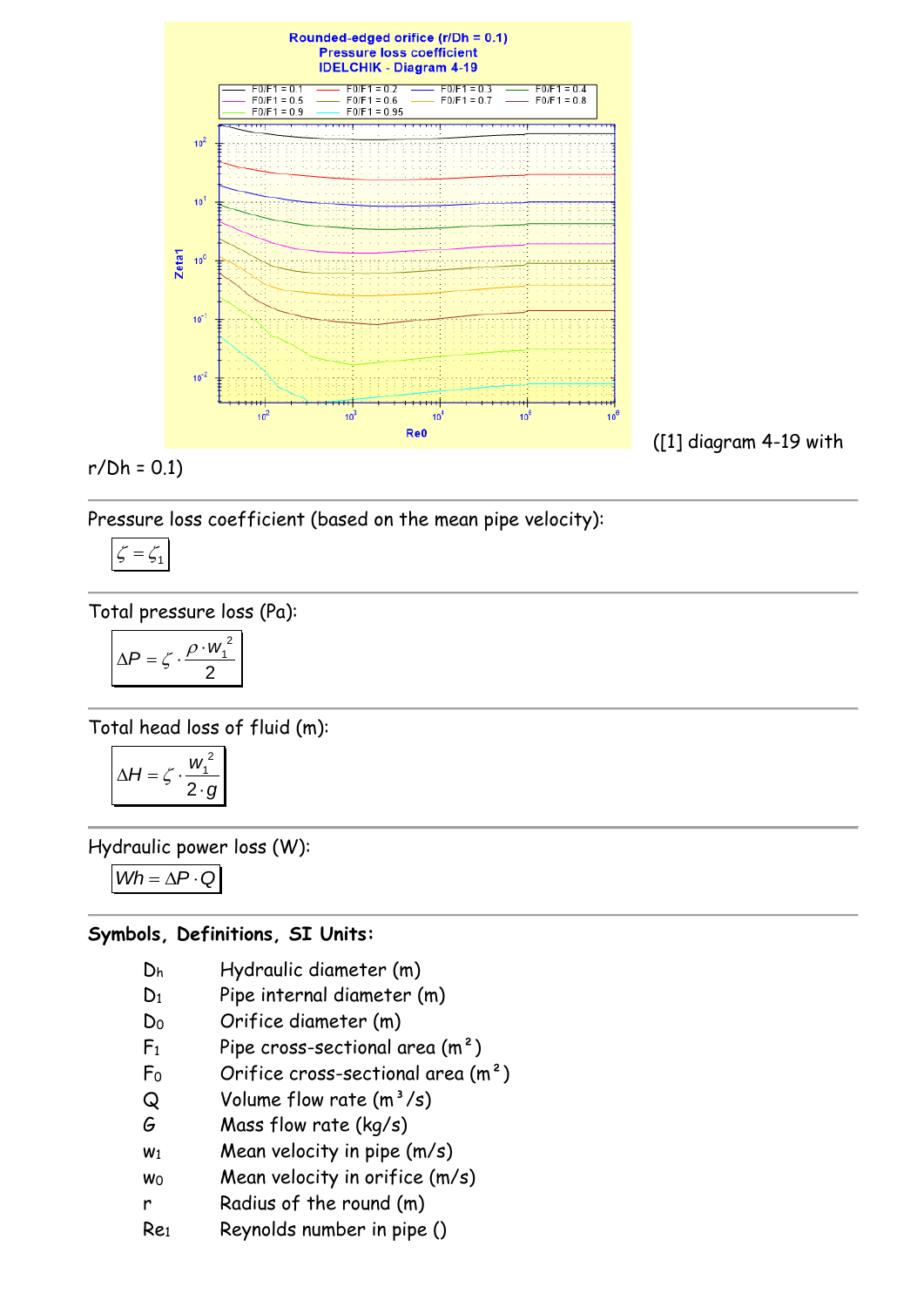| Reo<br>$\zeta'$          | Reynolds number in orifice ()<br>Coefficient of effect of the round () |
|--------------------------|------------------------------------------------------------------------|
| $\zeta$ <sub>1quad</sub> | Quadratic local resistance coefficient determined as $Re = 10^5$ ()    |
| $\zeta_{\varphi}$        | Velocity factor ()                                                     |
| E0Re                     | Contraction factor ()                                                  |
| $\zeta_1$                | Local resistance coefficient ()                                        |
| ζ                        | Pressure loss coefficient (based on the mean pipe velocity) ()         |
| $\Delta P$               | Total pressure loss (Pa)                                               |
| $\Delta H$               | Total head loss of fluid (m)                                           |
| Wh                       | Hydraulic power loss (W)                                               |
| ρ                        | Fluid density $(kq/m^3)$                                               |
| ν                        | Fluid kinematic viscosity $(m^2/s)$                                    |
| q                        | Gravitational acceleration $(m/s^2)$                                   |

### **Validity range:**

- any flow regime: laminar and turbulent
- stabilized flow upstream of the orifice
- round radius less than the radius difference  $(r \cdot (D_1/2-D_0/2))$

### **Example of application:**